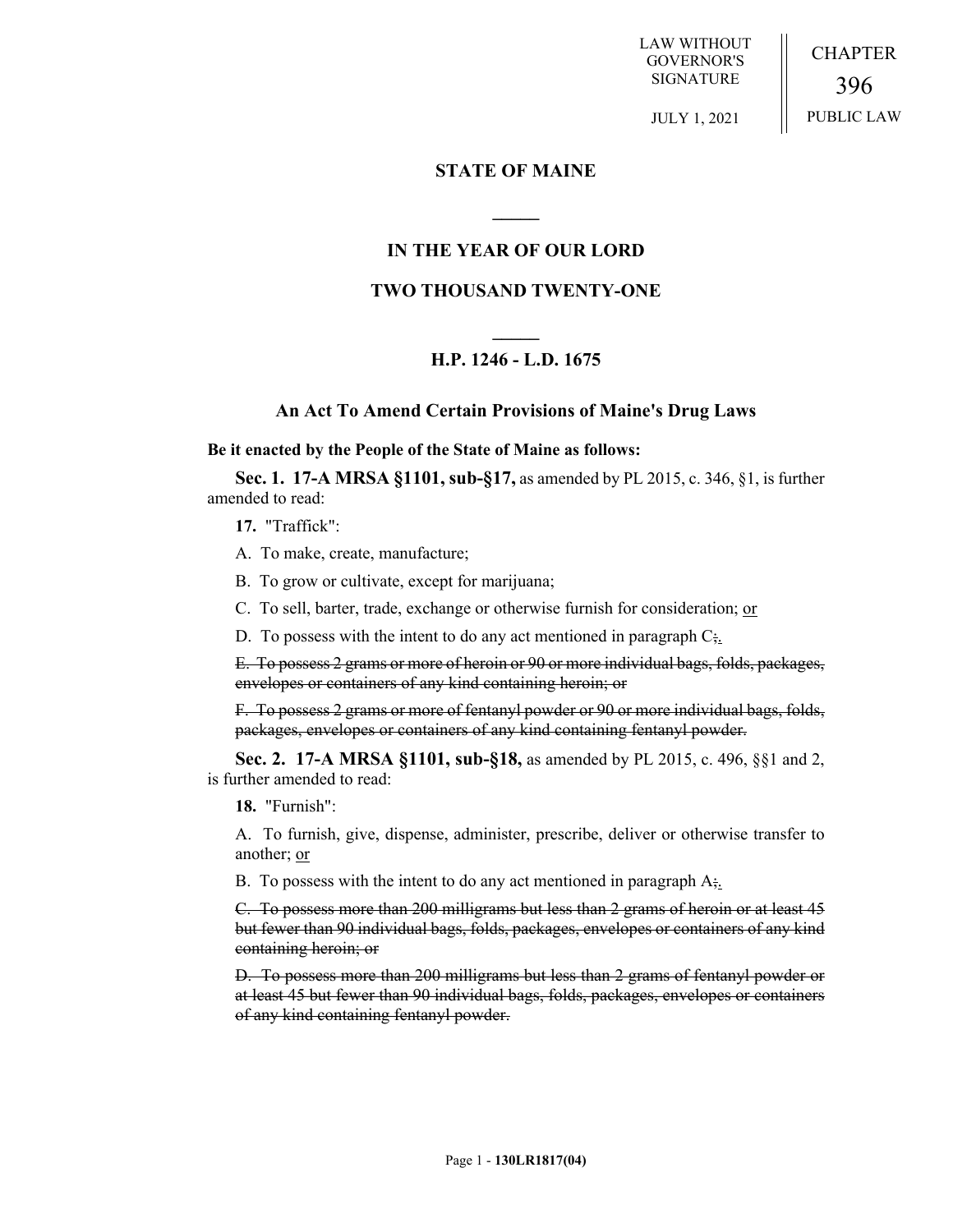**Sec. 3. 17-A MRSA §1103, sub-§3,** as amended by PL 2015, c. 346, §4, is further amended to read:

**3.** Proof that the person intentionally or knowingly possesses any scheduled drug that is in fact of a quantity, state or concentration as provided in this subsection, gives rise to a permissible inference under the Maine Rules of Evidence, Rule 303 that the person is unlawfully trafficking in scheduled drugs:

A. More than one pound of marijuana;

B. Fourteen grams or more of cocaine or 4 grams or more of cocaine in the form of cocaine base;

C-1. Four grams or more of heroin;

C-2. Four grams or more of fentanyl powder;

D. Lysergic acid diethylamide in any of the following quantities, states or concentrations:

(1) Any compound, mixture, substance or solution in a liquid state that contains a detectable quantity of lysergic acid diethylamide;

(2) Fifty or more squares, stamps, tablets or units of any compound, mixture or substance containing a detectable quantity of lysergic acid diethylamide; or

(3) Any quantity of any compound, mixture or substance that, in the aggregate, contains 2,500 micrograms or more of lysergic acid diethylamide;

E. Fourteen grams or more of methamphetamine;

F. Ninety or more pills, capsules, tablets, vials, ampules, syringes or units containing any narcotic drug other than heroin;

G. Any quantity of pills, capsules, tablets, units, compounds, mixtures or substances that, in the aggregate, contains 800 milligrams or more of oxycodone or 100 milligrams or more of hydromorphone; or

H. Fourteen grams or more of or 30 or more pills, capsules, tablets or units containing 3, 4 - methylenedioxymethamphetamine, MDMA, or any other drug listed in section 1102, subsection 1, paragraph O or P.

**Sec. 4. 17-A MRSA §1105-A, sub-§1, ¶D,** as enacted by PL 2001, c. 383, §119 and affected by §156, is amended to read:

D. At the time of the offense, the person trafficks in cocaine in a quantity of 112 grams or more or cocaine in the form of cocaine base in a quantity of 32 grams or more. Violation of this paragraph is a Class A crime;

**Sec. 5. 17-A MRSA §1105-C, sub-§1, ¶D,** as enacted by PL 2001, c. 383, §119 and affected by §156, is amended to read:

D. At the time of the offense, the person furnishes cocaine in a quantity of 112 grams or more or cocaine in the form of cocaine base in a quantity of 32 grams or more. Violation of this paragraph is a Class B crime;

**Sec. 6. 17-A MRSA §1106, sub-§3,** as amended by PL 2015, c. 496, §§3 to 5, is further amended to read: